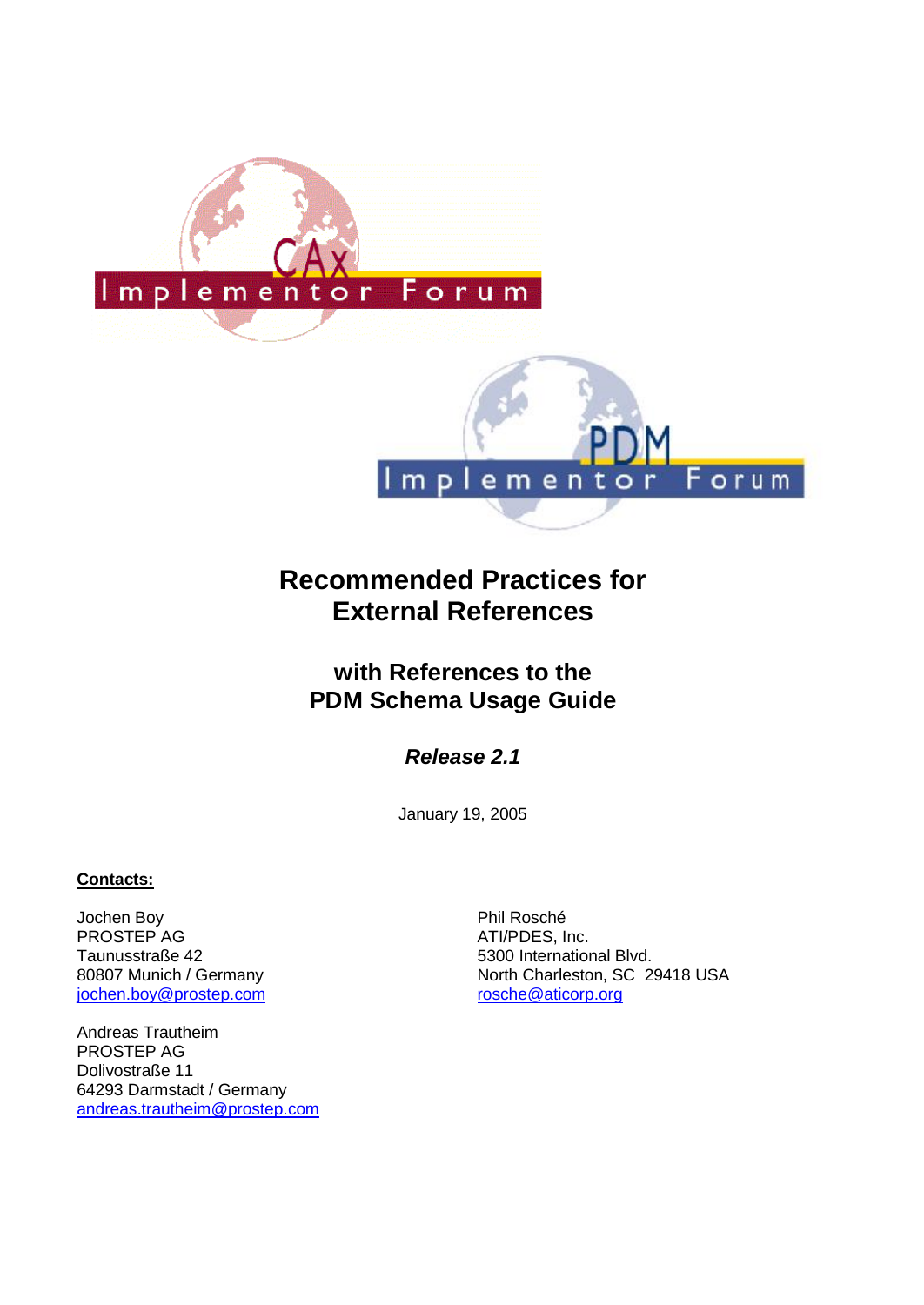| Recommended Practices for External References | December 15, 2004 |
|-----------------------------------------------|-------------------|
| <b>Table of Contents</b>                      |                   |

| 1            |               |                                                                   |  |
|--------------|---------------|-------------------------------------------------------------------|--|
|              | 1.1           |                                                                   |  |
|              | 1.2           |                                                                   |  |
|              | 1.3           |                                                                   |  |
|              | 1.4           |                                                                   |  |
| $\mathbf{2}$ |               |                                                                   |  |
|              | 2.1           |                                                                   |  |
|              |               |                                                                   |  |
|              |               |                                                                   |  |
|              | $2.2^{\circ}$ |                                                                   |  |
|              | 2.3           |                                                                   |  |
|              | 2.4           |                                                                   |  |
|              | 2.4.1         | Master file containing assembly structure and part master data  8 |  |
|              |               |                                                                   |  |
| 3            |               |                                                                   |  |

# *List of Figures*

| Figure 2: Reference mechanism with nested external references. Leaf nodes (P3, |  |
|--------------------------------------------------------------------------------|--|
|                                                                                |  |
|                                                                                |  |
|                                                                                |  |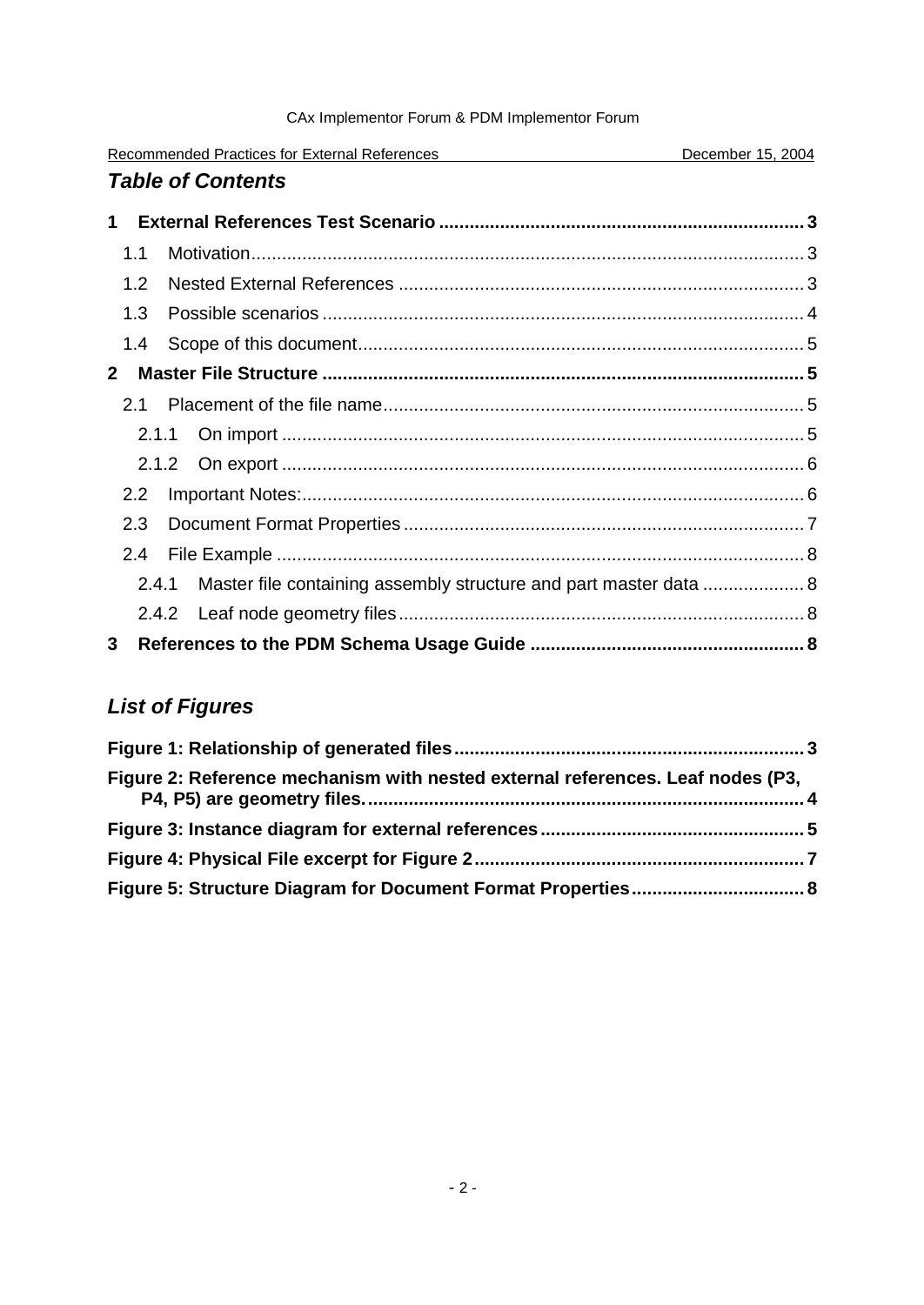Recommended Practices for External References **December 15, 2004** 

# **1 External References Test Scenario**

## *1.1 Motivation*

As CAx-PDM interaction becomes an increasingly common part of the business process, guidelines are needed for how the information regarding exchanged models can be provided in a way that both CAx and PDM systems can deal with it. The method presented here uses the socalled "External References" approach. Therefore, the model is split during the export process into several individual files, where the assembly structure is contained in one file, and the individual parts in a single file each. The assembly structure in the master file links to its components in the separate geometry files.

The 'master' file shall use the actual PDM Schema or the IS version of AP214-CC06 as its file schema. It contains all the PDM-relevant information (e.g. part numbers, versions) along with the model structure and associated information (e.g. validation properties). The leaf nodes of the assembly tree then reference the appropriate geometry externally.



**Figure 1: Relationship of generated files**

The geometry part files shall be conformant to either AP203 or AP214 and contain only geometry definitions. In general, these files can also be native models, but in the context of CAx testing, STEP files should be used.

## *1.2 Nested External References*

It has turned out that when dealing with large assemblies, it is often very unhandy to exchange the complete structure in a single file. Especially when only a single part or small subassembly of the assembly has been changed, transferring the complete structure means a lot of unnecessary data exchange.

There, the mechanism for "nested" external references has been introduced, i.e. the "master" file itself is split into several parts, where each file represented one node in the assembly structure.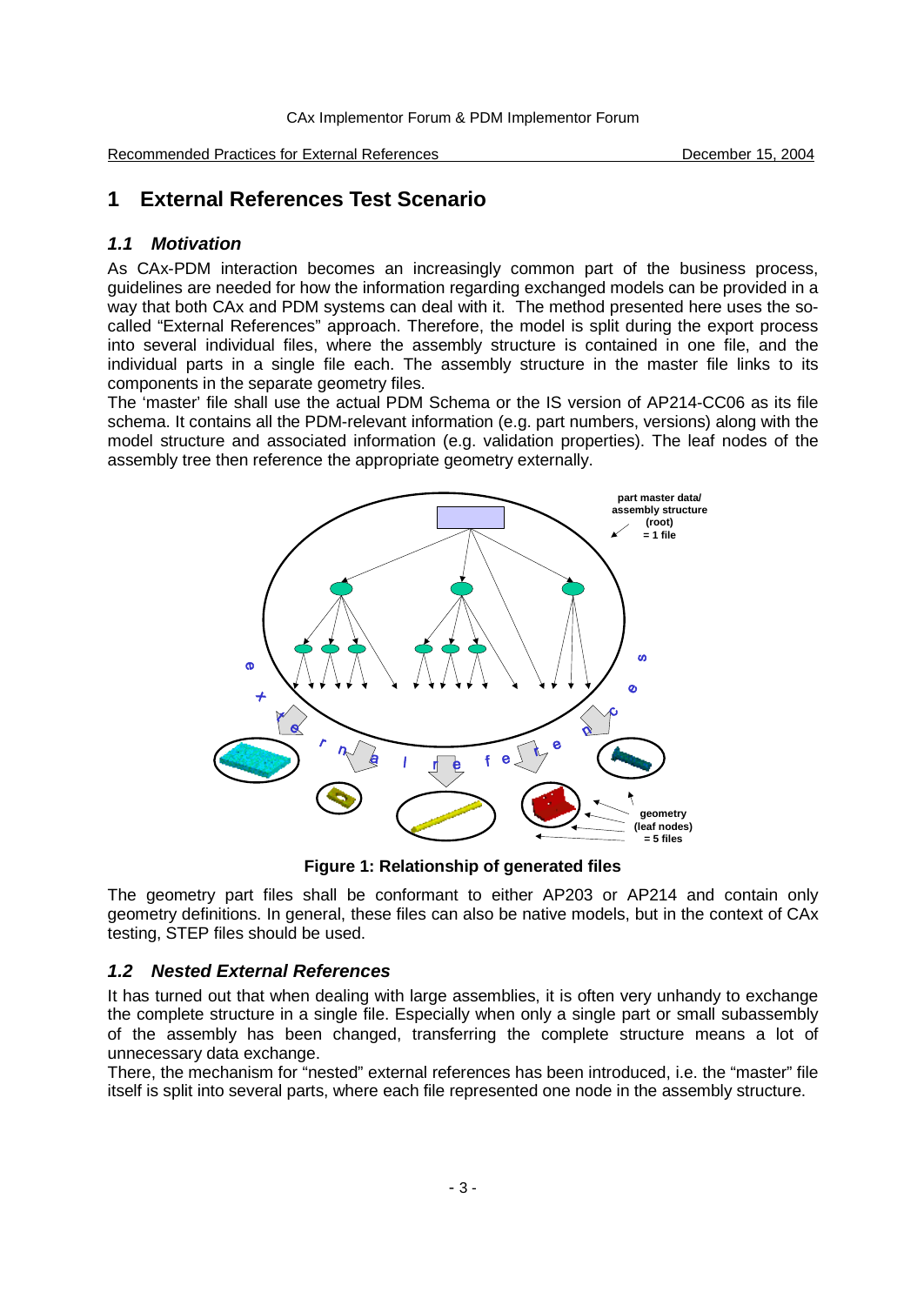

#### **Figure 2: Reference mechanism with nested external references. Leaf nodes (P3, P4, P5) are geometry files.**

The complete assembly structure is broken down level by level, and subassemblies are referenced the same way as the single geometry parts.

A way to distinguish whether the referenced file is a single part (geometry) or a sub-assembly (structure), is by using the Document Format Properties, see section 2.3. Therefore, all structure files belonging to a split assembly structure shall include the document format property.

A first test case for nested external references is defined in the Round15J Test Suite document.

## *1.3 Possible scenarios*

There are basically two usage scenarios for the background of this document: CAx to CAx and CAx to PDM exchange.

In CAx to CAx exchange, the set of STEP files is both written and read by  $-$  possibly different  $-$ CAx systems. There may be various reasons to apply this functionality in this context.

In CAx to PDM exchange, the set of STEP files is written by a CAx system, while a PDM system is on the receiving end. With this functionality, the PDM system only needs to read the 'master' file to obtain the full information needed. With regard to joint testing activities between the two forums, a model may be generated from a PDM system, then imported and exported again by a CAx system and finally fed back to the originating PDM system in order to see which information could be maintained and which was lost.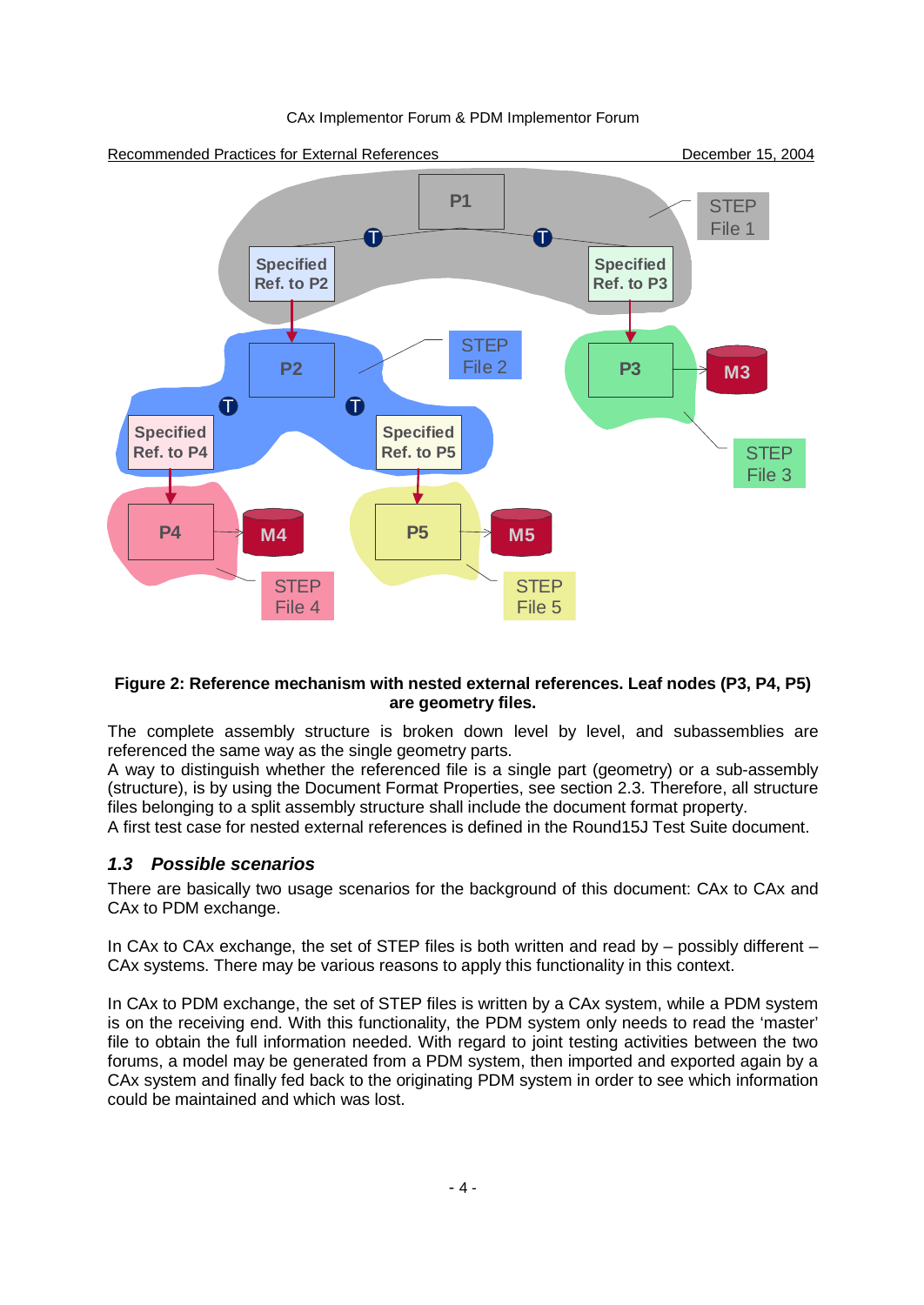Recommended Practices for External References **December 15, 2004** December 15, 2004

#### *1.4 Scope of this document*

This document gives an overview on how to apply the external reference mechanism described in the PDM Schema Usage Guide (http://www.pdm-if.org/pdm\_schema/) and is designed to give the CAx vendors a guideline for their implementations. It therefore gives a list of relevant sections in the PDM Schema Usage Guide.

# **2 Master File Structure**

The structure within the master file which identifies the external references, i.e. links the assembly nodes to their associated documents, has been harmonized between the CAx- and PDM-IF. It is shown in the following diagram:





## *2.1 Placement of the file name*

The following agreement was made on where to put the file name for an external reference file in the master file, and concerns the entities #49, #53, #54, and #55 in the diagram above.

# **2.1.1 On import**

- The post-processor should look for the file name first in applied external identification\_assignment(AEIA).assigned\_id (#55).
- If the file name is there, it should be used.
- If the  $AEIA$  is there, but its assigned id attribute is empty, look in external source.source\_id (#53). This is to ensure downward compatibility with older files.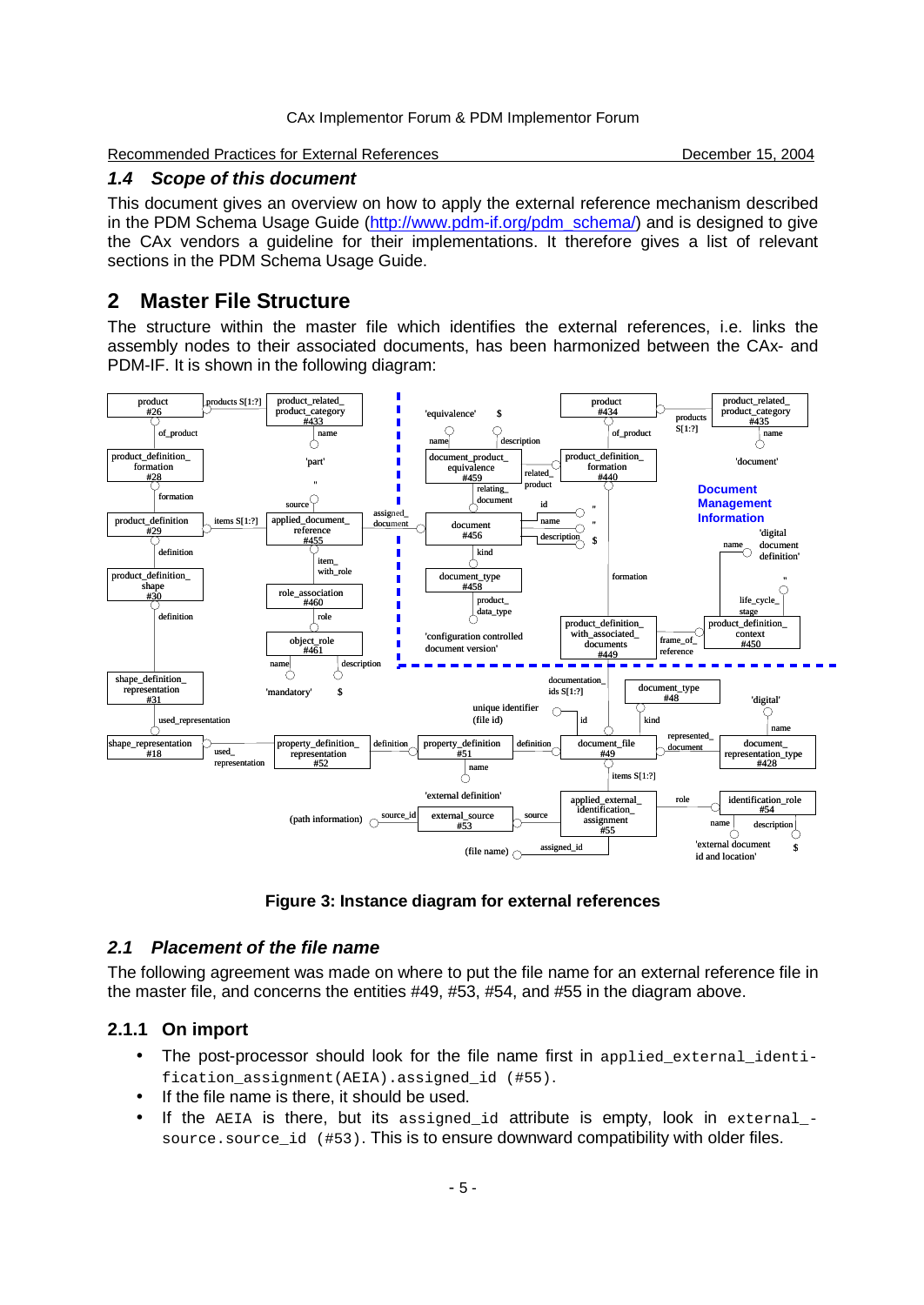#### Recommended Practices for External References **December 15, 2004**

If the AEIA is not there, take whatever is found in document file.file id  $(449)$  and go on from there.

## **2.1.2 On export**

- Older (AP214 DIS), or AP203 1<sup>st</sup> Edition, processors, which do not support the AEIA, should put the file name into document\_file.file\_id.
- Newer, AP214 or PDM Schema, processors should create the AEIA and its appending entities, and put the file name into AEIA.assigned\_id. The external\_source.sourceid (path information) should be left empty.
- In most cases, the unique identifier in document file.file id is a replicate of the file name, not at last to ensure compatibility with older processors. (There are, however, scenarios where this is not necessarily the case, e.g. if the uniqueness of the identifier has been ensured company-wide, and there are several versions of the respective file.)
- The three entities below the document  $file$  (AEIA  $+$  ...) are there to exchange the semantics, i.e. that the information found is indeed the name of the file as found on the computer or storage media, and not any arbitrary identifier. In the light of pure CAD systems providing external references, this information is not usually populated, but it should be included to support other scenarios where additional path or source information might become of vital importance.
- To sum this up, the recommendation to the CAx-IF participants on External Reference export is:
	- o Put the file name into AEIA.assigned id,
	- $\circ$  And replicate file name into document file.file id, if a separate (unique) file ID is not available.
	- o Use external\_source.source\_id for, e.g., path, directory, URL, hyperlink or equivalent information.
	- o Leave external\_source.source\_id empty in the case of an asynchronous data exchange.

# *2.2 Important Notes:*

- The following attributes shall have the same values in the master file, where an external shape is referenced, and in the referenced file containing the respective shape:
	- o shape\_representation.name
	- o shape\_repredentation.id
	- o product.id
	- o product.name

where the consistency of the shape\_representation attributes is of most importance.

- The last attribute in document\_file (characterized\_object.description) is required to be  $\sin$  (not instantiated).
- Systems not supporting document management at all should skip the entities within the blue box in Figure 3 and link the applied\_document\_reference.assigned\_document directly to the document\_file (in the example above, #455 would point to #49 instead of #456).
- There is a known issue regarding the attribute values of  $#54$  identification role. The AP214 mapping requires the name to be 'external document id and location' and the description attribute to be not instantiated (\$). These values are not in the list of recommended (allowed) values given in the PDM Schema Usage Guide. Since changing the values in AP214 would require modifications to the mapping, for the time being, the AP214 values will be added to the list in the PDM-UG.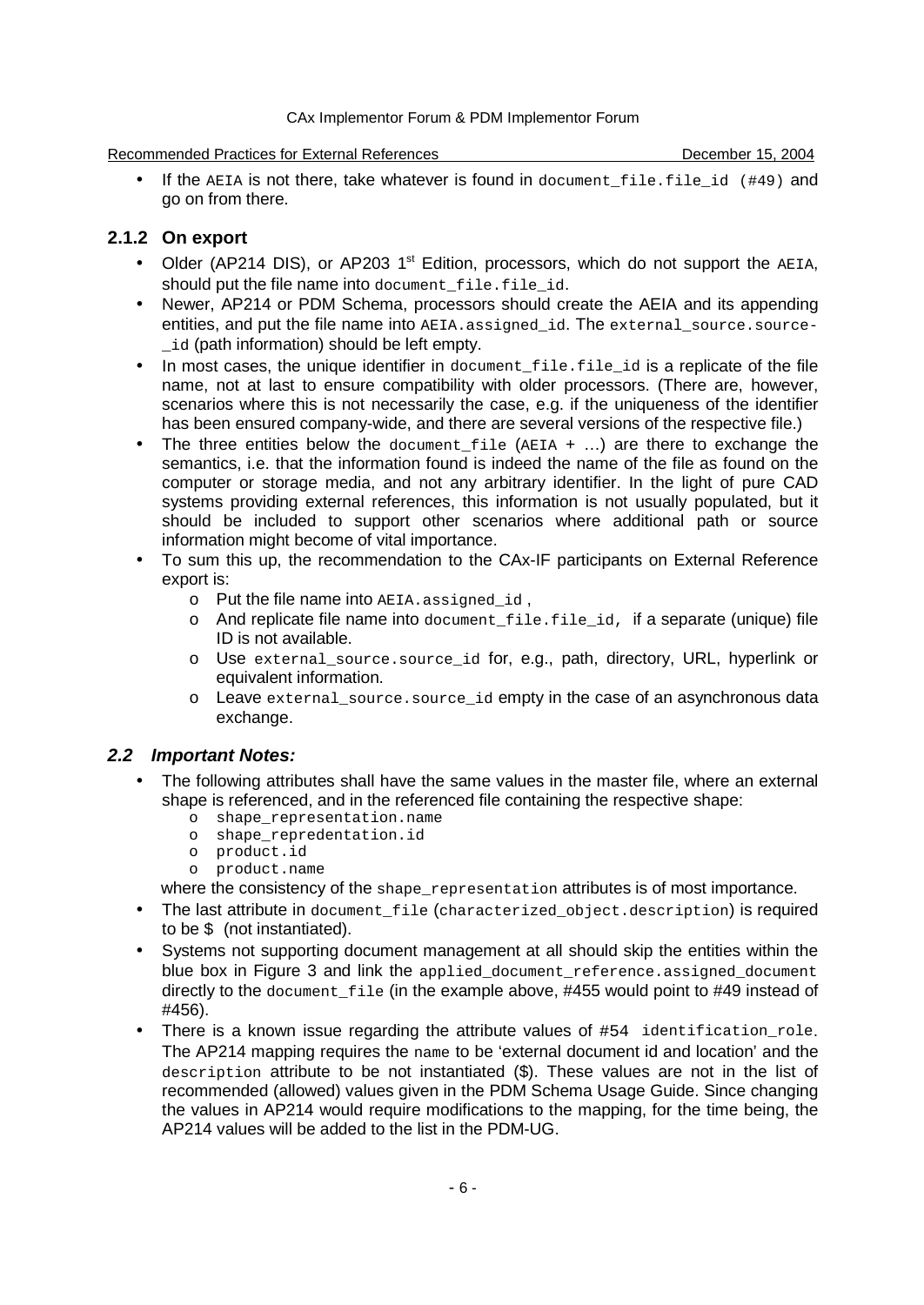```
Recommended Practices for External References December 15, 2004 December 15, 2004
#18= SHAPE REPRESENTATION('',(#17),#8);
#26= PRODUCT('10001','L-BRACKET','NOT SPECIFIED',(#25));
#28= PRODUCT DEFINITION FORMATION('','/ANY',#26);
#29= PRODUCT DEFINITION('design','',#28,#24);
#30= PRODUCT_DEFINITION_SHAPE('','SHAPE FOR L-BRACKET',#29);
#31= SHAPE_DEFINITION_REPRESENTATION(#30,#18);
[...]
#48= DOCUMENT_TYPE('');
#49= DOCUMENT_FILE('l-bracket_prt.stp','','',#48,'',$);
#51= PROPERTY_DEFINITION('external definition','',#49);
#52= PROPERTY_DEFINITION_REPRESENTATION(#51,#18);
#53= EXTERNAL_SOURCE(IDENTIFIER(''));
#54= IDENTIFICATION_ROLE('external document id and location',$);
#55= APPLIED_EXTERNAL_IDENTIFICATION_ASSIGNMENT
     ('l-bracket_prt.stp',#54,#53,(#49));
[...]
#428= DOCUMENT REPRESENTATION TYPE('digital',#49);
#433= PRODUCT_RELATED_PRODUCT_CATEGORY('part',$,(#26,#72,#117,#159,
     #213,#245,#300,#374,#402));
#434= PRODUCT('20001','L-Bracket_Doc','',(#436));
#435= PRODUCT_RELATED_PRODUCT_CATEGORY('document',$,(#434,#441,#443,
     #446,#448));
#440= PRODUCT DEFINITION FORMATION('1','',#434);
#449= PRODUCT DEFINITION WITH ASSOCIATED DOCUMENTS('1','',#440,#450,
     (#49));
#450= PRODUCT DEFINITION CONTEXT
     ('digital document definition',#437,'');
#455= APPLIED_DOCUMENT_REFERENCE(#456,'',(#29));
#456= DOCUMENT('','',$,#458);
#458= DOCUMENT_TYPE('configuration controlled document version');
#459= DOCUMENT_PRODUCT_EQUIVALENCE('equivalence',$,#456,#440);
#460= ROLE_ASSOCIATION(#461,#455);
#461= OBJECT_ROLE('mandatory',$);
```
#### **Figure 4: Physical File excerpt for Figure 2**

A complete physical file according to this structure is available for reference testing.

#### *2.3 Document Format Properties*

The Document Format is an additional property which completes the structure displayed in Figure 3, and is attached to the document\_file entity. It provides information about the data format of this referenced file.

The format of the referenced file is stored in the descriptive\_representation\_ item.description (see Figure 5). Recommended values are:

- 'STEP AP203' if the referenced file is a geometry file conforming to the first edition of AP203
- 'STEP AP203E2' if the referenced geometry file conforms to the second edition of AP203
- 'STEP AP214' in case the referenced file is a geometry file in AP214 IS format
- 'STEP AP214 CC06' if the referenced file contains a subassembly, and conforms to AP214 CC06.